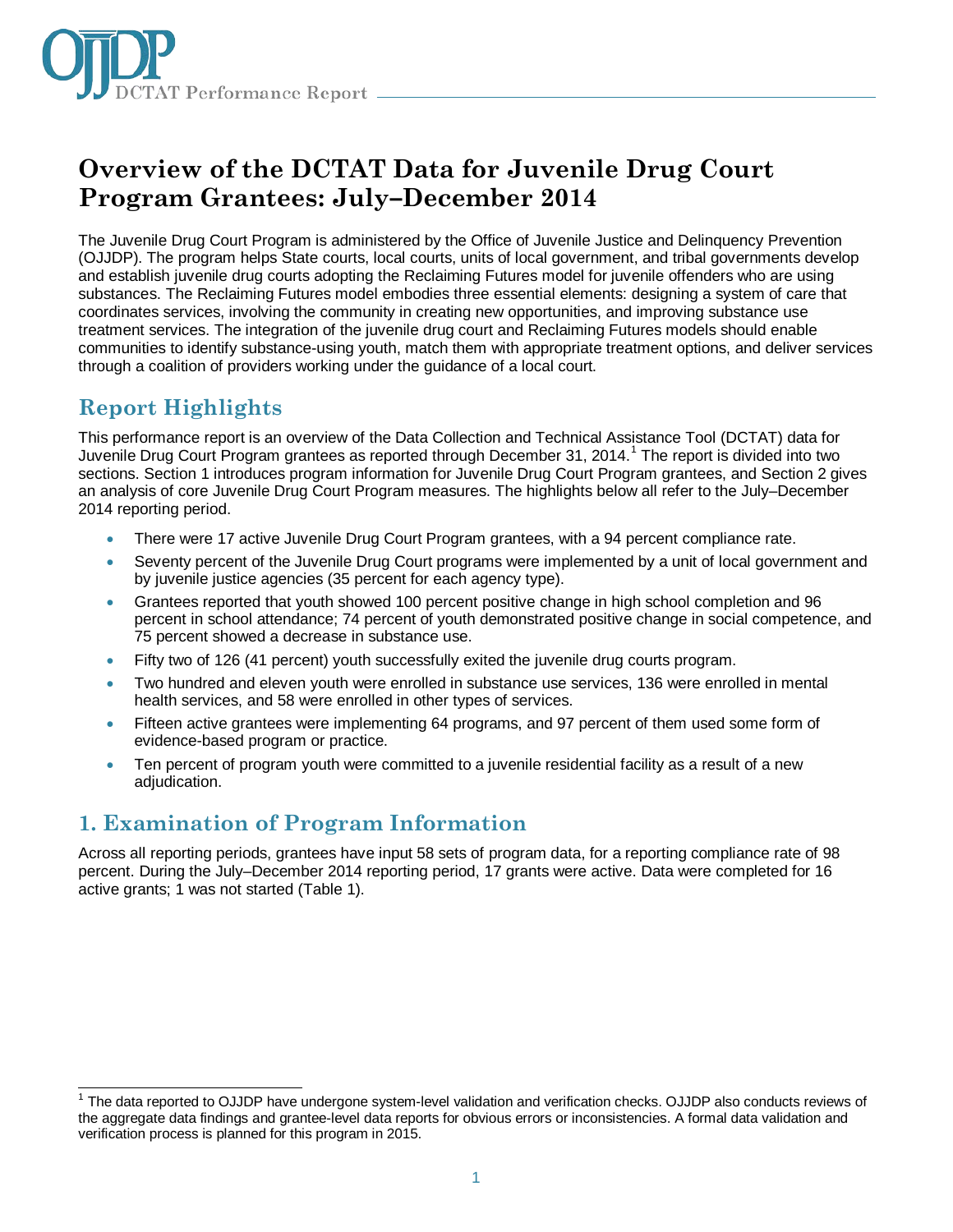|                              | <b>Status</b>      |                    |                 |              |
|------------------------------|--------------------|--------------------|-----------------|--------------|
| <b>Data Reporting Period</b> | <b>Not Started</b> | <b>In Progress</b> | <b>Complete</b> | <b>Total</b> |
| January-June 2012            |                    |                    | 6               | 6            |
| July-December 2012           |                    | 0                  | 9               | 9            |
| January-June 2013            |                    |                    | 9               | 9            |
| July-December 2013           |                    | 0                  | 9               | 9            |
| January-June 2014            |                    | 0                  | 9               | 9            |
| July-December 2014           |                    | 0                  | 16 <sup>2</sup> | 17           |
| Total                        |                    | n                  | 58              | 59           |

### **Table 1. Status of Grantee Reporting by Period: January 2012–December 2014**

Table 2 presents aggregate demographic data for January 2013–December 2014 and the number of grantees serving each population. Targeted services include any services or approaches specifically designed to meet the needs of the population (e.g., gender-specific, culturally based, developmentally appropriate services).

The target population information is only required to be reported once in the DCTAT. However, grantees may update their target population to best fit their program during the life of the award. Because of the nature of the reporting requirement, the target population number is steady throughout each reporting period. The slight variation in numbers between each reporting period is caused by the number of active or inactive Federal awards during the reporting period or additional services that grantees may have added to their programs.

|                                               | <b>Number of Grantees Serving Group During Reporting Period</b> |                   |                    |  |  |
|-----------------------------------------------|-----------------------------------------------------------------|-------------------|--------------------|--|--|
| <b>Population</b>                             | July-December 2013                                              | January-June 2014 | July-December 2014 |  |  |
| <b>Race/Ethnicity</b>                         |                                                                 |                   |                    |  |  |
| American Indian/Alaska Native                 | 3                                                               | 3                 | 5                  |  |  |
| Asian                                         | 1                                                               | 1                 | 3                  |  |  |
| Black/African American                        | 8                                                               | 8                 | 14                 |  |  |
| Caucasian/Non-Latino                          | 6                                                               | 6                 | 8                  |  |  |
| Hispanic or Latino (of Any Race)              | 7                                                               | 7                 | 10                 |  |  |
| Native Hawaiian and Other Pacific<br>Islander | 1                                                               | 1                 | $\overline{2}$     |  |  |
| <b>Other Race</b>                             | 4                                                               | 4                 | 6                  |  |  |
| White/Caucasian                               | 6                                                               | $\overline{7}$    | 11                 |  |  |
| Youth Population Not Served Directly          | 0                                                               | $\Omega$          | $\Omega$           |  |  |
| <b>Justice System Status</b>                  |                                                                 |                   |                    |  |  |
| At-Risk Population (No Prior Offense)         | 5                                                               | 5                 | 7                  |  |  |
| First-Time Offenders                          | 9                                                               | 9                 | 13                 |  |  |
| <b>Repeat Offenders</b>                       | 9                                                               | 9                 | 14                 |  |  |
| Sex Offenders                                 | $\Omega$                                                        | $\mathbf 0$       | $\mathbf{1}$       |  |  |
| <b>Status Offenders</b>                       | 3                                                               | 3                 | 4                  |  |  |
| <b>Violent Offenders</b>                      | $\Omega$                                                        | 0                 | 1                  |  |  |
| Youth Population Not Served Directly          | 0                                                               | 0                 | 0                  |  |  |
| <b>Gender</b>                                 |                                                                 |                   |                    |  |  |
| Male                                          | 9                                                               | 9                 | 15                 |  |  |
| Female                                        | 8                                                               | 9                 | 14                 |  |  |
| Youth Population Not Served Directly          | 0                                                               | 0                 | $\Omega$           |  |  |
| Age                                           |                                                                 |                   |                    |  |  |
| $0 - 10$                                      | $\Omega$                                                        | 0                 | 1                  |  |  |
| $11 - 18$                                     | 9                                                               | 9                 | 15                 |  |  |
| Over 18                                       |                                                                 |                   | 2                  |  |  |
| Youth Population Not Served Directly          | 0                                                               | 0                 | $\overline{0}$     |  |  |

#### **Table 2. Target Population Served: July 2013–December 2014**

<span id="page-1-0"></span> $\overline{a}$  $2$  Two grantees reported "Not Operational"; no funds expended or grant activity occurred based on approved grant application.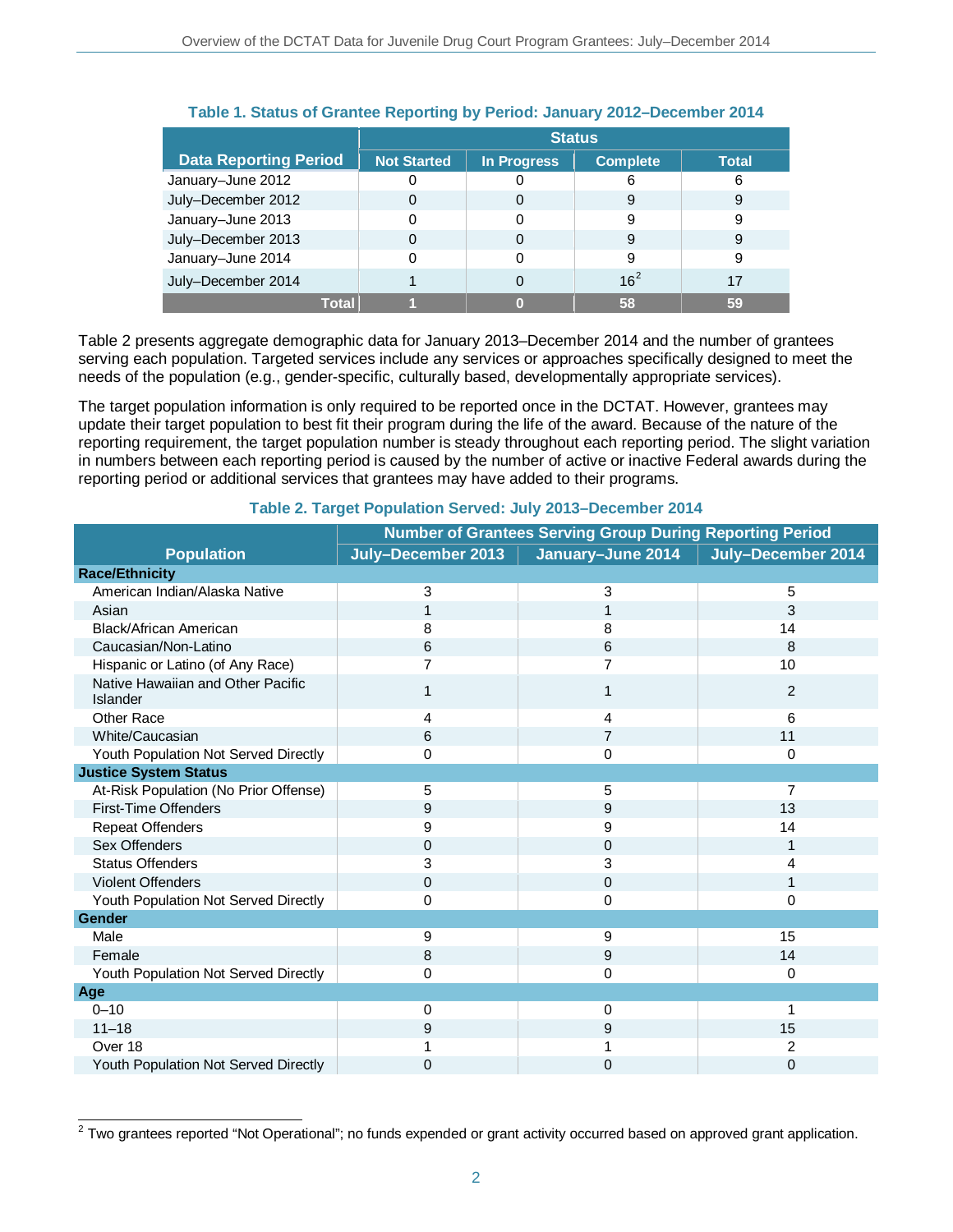| <b>Geographic Area</b>               |   |   |    |
|--------------------------------------|---|---|----|
| Rural                                | 5 |   |    |
| Suburban                             | 5 | 5 | 10 |
| Tribal                               |   | 5 |    |
| Urban                                | 4 | 4 | 8  |
| Youth Population Not Served Directly |   |   |    |
| <b>Other</b>                         |   |   |    |
| Mental Health                        | 6 | 6 | 11 |
| Substance Use                        | 9 | 9 | 15 |
| Truant/Dropout                       |   |   |    |

### *1.1 Evidence-Based Programming and Funding Information*

OJJDP encourages grantees to use evidence-based practices in their drug treatment programs. Evidence-based programs and practices include program models that have been shown, through rigorous evaluation and replication, to be effective at preventing or reducing juvenile delinquency or related risk factors. To understand how Juvenile Drug Court grantees are prioritizing evidence-based programs, grantees are asked to report whether or not their programs are evidence based. Overall, the majority of Juvenile Drug Court grantees reported using Federal funds to implement an evidence-based program or practice<sup>[3](#page-2-0)</sup> (Table 3).

#### **Table 3. Grantees Implementing Evidence-Based Programs and/or Practices**<sup>[4](#page-2-1)</sup>

| <b>Reporting Period</b> | $\boldsymbol{N}$ | Funding Amount <sup>5</sup> | <b>Federal Award Used to Implement an</b><br><b>Evidence-Based Program or Practice?</b> |
|-------------------------|------------------|-----------------------------|-----------------------------------------------------------------------------------------|
| January-June 2012       | 6                | \$2,548,796                 | Yes                                                                                     |
| July-December 2012      | 9                | \$6,425,900                 | Yes                                                                                     |
| January-June 2013       | 9                | \$6,425,900                 | Yes                                                                                     |
| July-December 2013      | 9                | \$6,425,900                 | Yes                                                                                     |
| January-June 2014       | 9                | \$6,425,900                 | Yes                                                                                     |
| July-December 2014      | 17               | \$10,040,695                | 15 Yes; 2 No                                                                            |

Table 4 further examines the number of programs or initiatives employing evidence-based practices by all active Juvenile Drug Court grantees during each reporting period. During the July–December 2014 reporting period, there were 14 active grantees (see footnote 2) implementing 64 programs, and 97 percent of the programs used some form of evidence-based program or practice. Notably, the percentage of programs or initiatives employing evidence-based practices has stayed close to 100 percent since the inception of the DCTAT data entry requirement.

#### **Table 4. Percentage of Grantees Who Employ Evidence-Based Programs or Practices During the Reporting Period**

| <b>Reporting Period</b> | <b>Total Number of</b><br><b>Programs or Initiatives</b> | <b>Number of Program/Initiatives</b><br><b>Employing Evidence-Based</b><br><b>Programs or Practices</b> | <b>Percent Employing</b><br><b>Evidence-Based</b><br><b>Programs</b> |
|-------------------------|----------------------------------------------------------|---------------------------------------------------------------------------------------------------------|----------------------------------------------------------------------|
| January-June 2012       | 21                                                       | 20                                                                                                      | 95                                                                   |
| July-December 2012      | 34                                                       | 33                                                                                                      | 97                                                                   |
| January-June 2013       | 26                                                       | 26                                                                                                      | 100                                                                  |
| July-December 2013      | 22                                                       | 22                                                                                                      | 100                                                                  |
| January-June 2014       | 22                                                       | 22                                                                                                      | 100                                                                  |
| July-December 2014      | 64                                                       | 62                                                                                                      | 97                                                                   |

<span id="page-2-0"></span> $\overline{a}$  $^3$  Grantees are asked, "Is the Federal award used to implement an evidence-based program or practice?" This question is only reported once in the DCTAT, and it is reflective of the grant program for the life of the award.

<span id="page-2-2"></span><span id="page-2-1"></span> $4$  The data represent all awards, whether they were operational or not during the reporting period.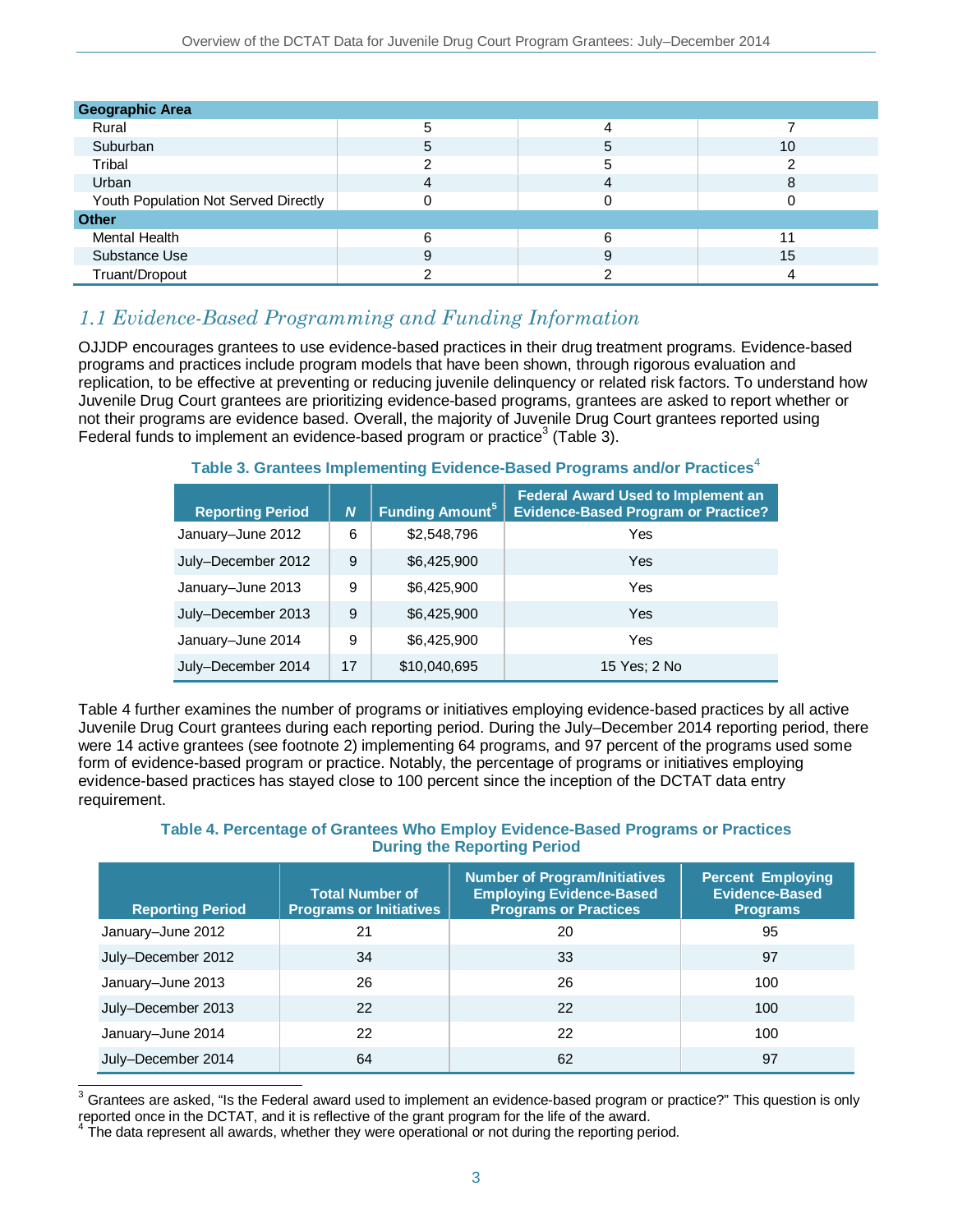An examination of grant amounts by State based on current and active Juvenile Drug Court Program grants shows that Ohio received the most funds, followed by Florida and North Carolina. A more comprehensive comparison of State award amounts is displayed in Table 5. The amount in the table represents the funding the recipient received from OJJDP regardless of the extent of the grant or how much has been spent by the grantee in previous reporting cycles.

| <b>Grantee State</b> | <b>Grant Amount</b><br>(Dollars) |
|----------------------|----------------------------------|
| CА                   | 437,000                          |
| CO                   | 961,386                          |
| FL                   | 1,324,098                        |
| LA                   | 249,182                          |
| MD                   | 517,310                          |
| MI                   | 526,443                          |
| <b>NC</b>            | 1,228,006                        |
| OH                   | 2,251,443                        |
| ΟK                   | 425,000                          |
| <b>OR</b>            | 522,365                          |
| <b>TX</b>            | 647,019                          |
| WA                   | 951.443                          |

**Table 5. Total Grant Amount by State (Dollars): July–December 2014**

### *1.2 Implementing Organization Type*

Analysis of implementing agencies for this reporting period revealed that units of local government and juvenile justice organizations run the majority of juvenile drug courts (35 percent each). The "other government agency" category accounted for 18 percent, and tribal government accounted for 6 percent. One grantee did not report on its organization type; that accounted for the final 6 percent (Figure 1).



#### **Figure 1. Implementing Agencies: July–December 2014**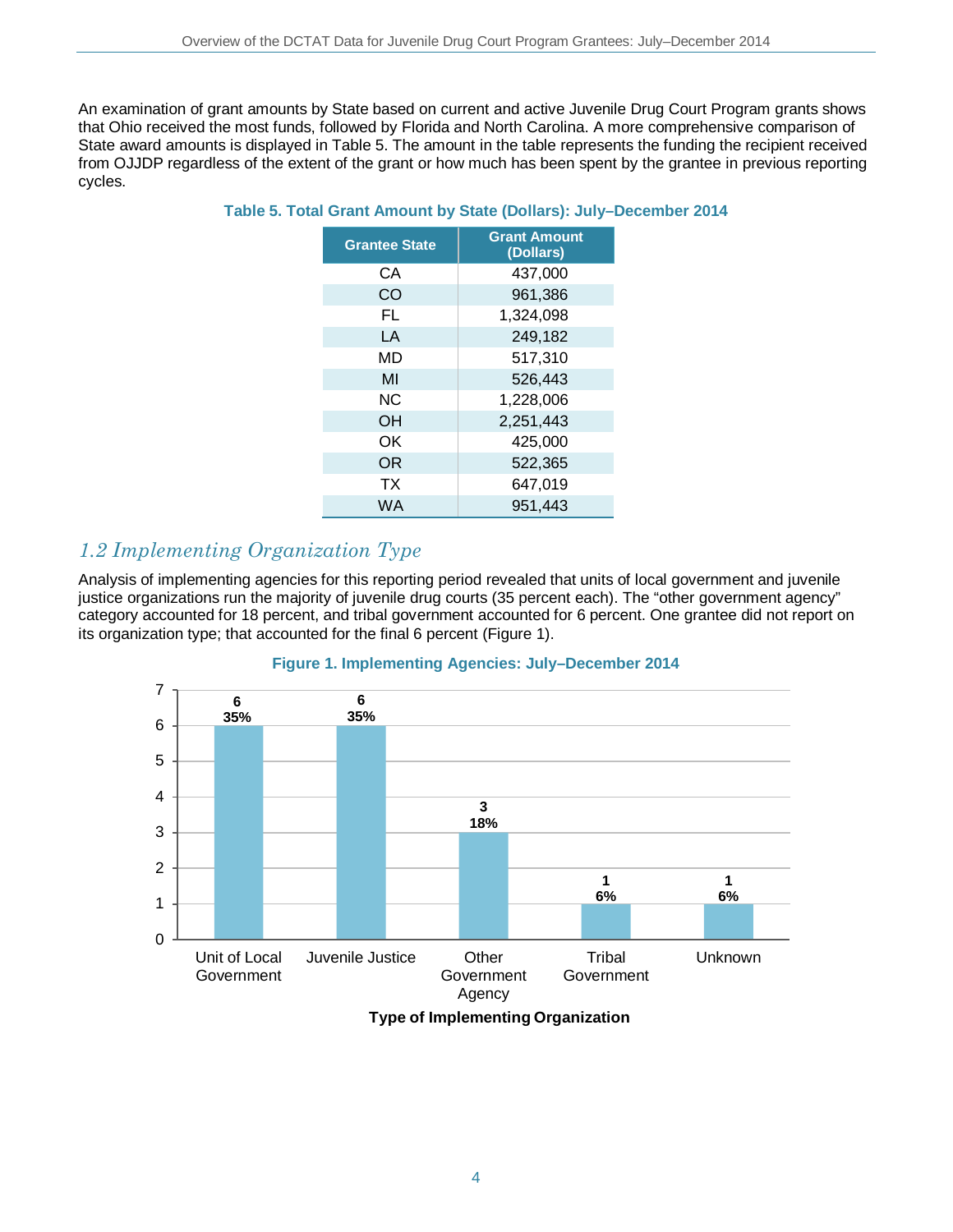# **2. Analysis of Core Measures[6](#page-4-0)**

During the July–December 2014 reporting period, Juvenile Drug Court Program grantees served 434 youth participants; 138 (31 percent) were new admissions (Table 6). Please note that sometimes a program cannot be completed in the 6 months represented by the reporting period. Therefore, youth are carried over to the next reporting period.

| <b>Reporting Period</b> | <b>Number of Program Youth</b><br><b>Carried Over from the Previous</b><br><b>Reporting Period</b> | <b>New Admissions during</b><br>the Reporting Period | <b>Total</b> |
|-------------------------|----------------------------------------------------------------------------------------------------|------------------------------------------------------|--------------|
| Jan-June 2012           | 182                                                                                                | 131                                                  | 313          |
| July-Dec 2012           | 229                                                                                                | 104                                                  | 333          |
| Jan-June 2013           | 266                                                                                                | 181                                                  | 447          |
| July-Dec 2013           | 271                                                                                                | 122                                                  | 393          |
| Jan-June 2014           | 154                                                                                                | 99                                                   | 253          |
| July-Dec 2014           | 296                                                                                                | 138                                                  | 434          |

#### **Table 6. Number of Program Youth Served During the Reporting Period: January 2012–December 2014**

In addition, 126 youth exited the program (Figure 2). Of those enrolled youth who exited the program, 52 (41 percent) successfully exited the court having completed all requirements. Each grantee defines the requirements needed for a youth to complete each program. "Successfully exited" is considered as program youth who have successfully fulfilled all program obligations and requirements. Youth who fail to follow through with the program (are expelled or voluntarily depart) are considered "unsuccessfully exited."

Overall program completion rates for youth have remained relatively stable since January–June 2012, with January–June 2013 and July–December 2013 having the highest successfully exited rates of 52 and 50 percent, respectively.



#### **Figure 2. Number of Program Youth Who Exited the Program During the Reporting Period: July 2012–December 2014**

<span id="page-4-0"></span> $\overline{a}$  $^6$  All data included in this report are as of February 16, 2015; any data entry completed after that date were not included in this report.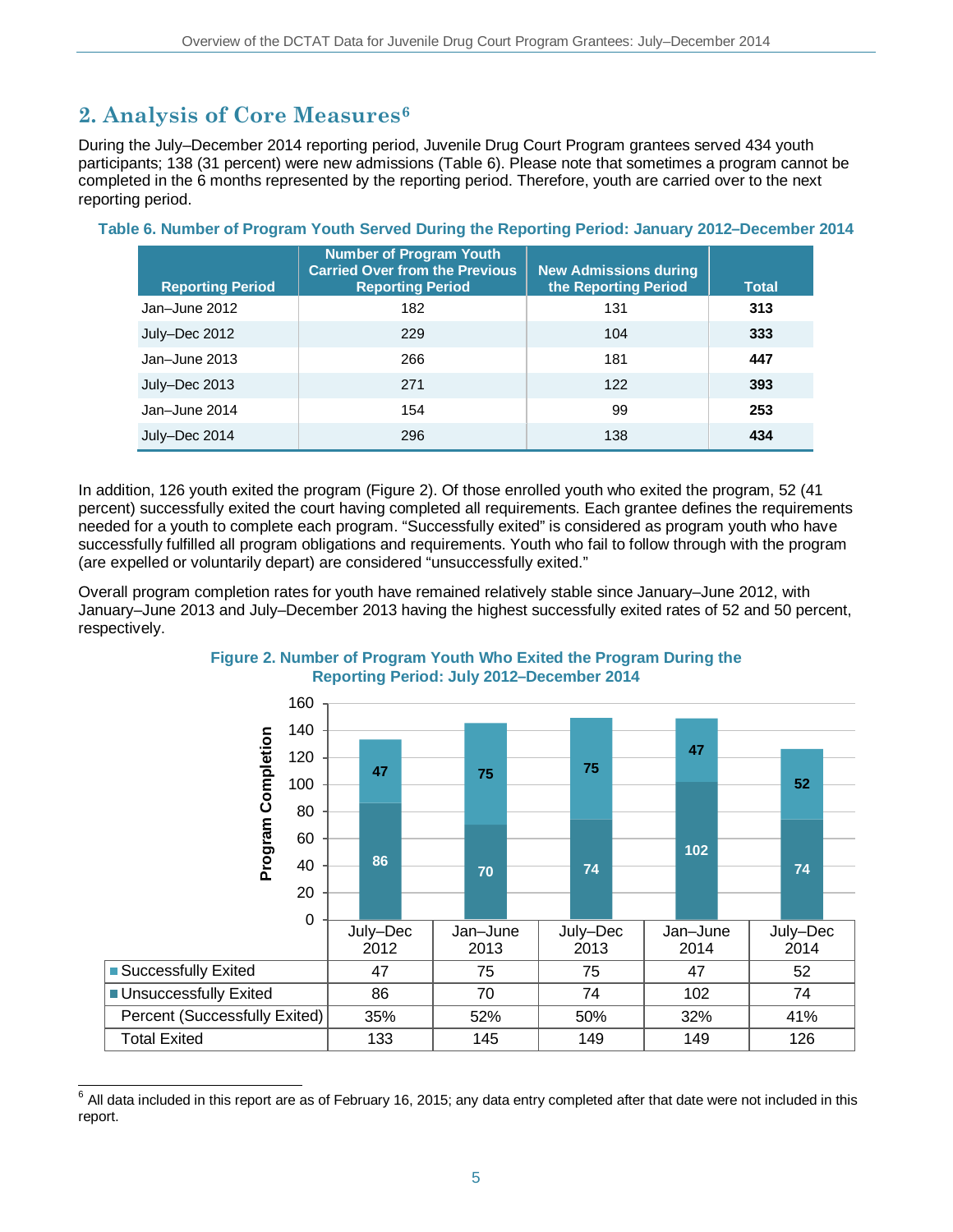Data were also collected on the number of youth who demonstrated a positive change in a targeted behavior during the reporting period. Tables 7 and 8 show a list of measures for which grantees were required to evaluate program youth performance and track data for certain target behaviors. The tables present both short-term (Table 7) and long-term (Table 8) percentages for the specified target behaviors.

As shown in Table 7, 72 percent of program youth demonstrated an intended change in behavior.

| <b>Target Behavior</b>        | <b>Youth Served</b> | <b>Youth with Intended</b><br><b>Behavior Change</b> | <b>Percent of Youth with</b><br><b>Intended Behavior Change</b> |
|-------------------------------|---------------------|------------------------------------------------------|-----------------------------------------------------------------|
| Social Competence             | 23                  | 17                                                   | 74                                                              |
| School Attendance             | 27                  | 26                                                   | 96                                                              |
| <b>High School Completion</b> | 2                   | $\overline{2}$                                       | 100                                                             |
| <b>Family Relationships</b>   | 89                  | 51                                                   | 57                                                              |
| <b>Antisocial Behavior</b>    | 71                  | 47                                                   | 66                                                              |
| Substance Use                 | 326                 | 246                                                  | 75                                                              |
| <b>Total</b>                  | 538                 | 389                                                  | 72%                                                             |

### **Table 7. Target Behaviors (Short-Term Data): July–December 2014**

Table 8 presents data on long-term target behavior. Long-term outcomes are measured 6 to 12 months after a youth leaves or completes each program. Overall, 69 percent of program youth exhibited an intended behavior change 6 to 12 months after program completion.

#### **Target Behavior Youth Served Youth with Intended Behavior Change Percent of Youth with Intended Behavior Change** Social Competence  $\begin{array}{cccc} | & 9 & | & 5 & | & 66 \end{array}$ School Attendance and  $\begin{array}{ccc} | & 9 & 8 \\ | & 9 & 8 \end{array}$ High School Completion  $\begin{array}{ccc} 5 & 3 & 3 \\ 60 & 1 & 3 \end{array}$ Family Relationships 1 20 21 70 Antisocial Behavior 1992 1992 12:38 12:38 12:38 12:38 12:38 12:38 12:38 12:38 12:38 12:38 12:38 12:38 12:38 13:38 Substance Use **59** 66

#### **Table 8. Target Behaviors (Long-Term Data): July–December 2014**

Technical violations and actual new adjudications are measured separately to allow for a better understanding of the population served by the grant. Short-term technical violations are expected to be significant in drug court programs, because participants are treated for addictions. As shown in Table 9, 307 youth were tracked for technical violations. Of those, 73 were committed to a juvenile residential facility, 1 was sentenced to adult prison, and 34 received some other sentence. Long-term measurement of technical violations revealed that 181 youth who exited the program 6 to 12 months ago were tracked for technical violations. Of those, only 4 received some other sentence; 2 percent of the youth tracked had a technical violation.

**Total 172 119 69**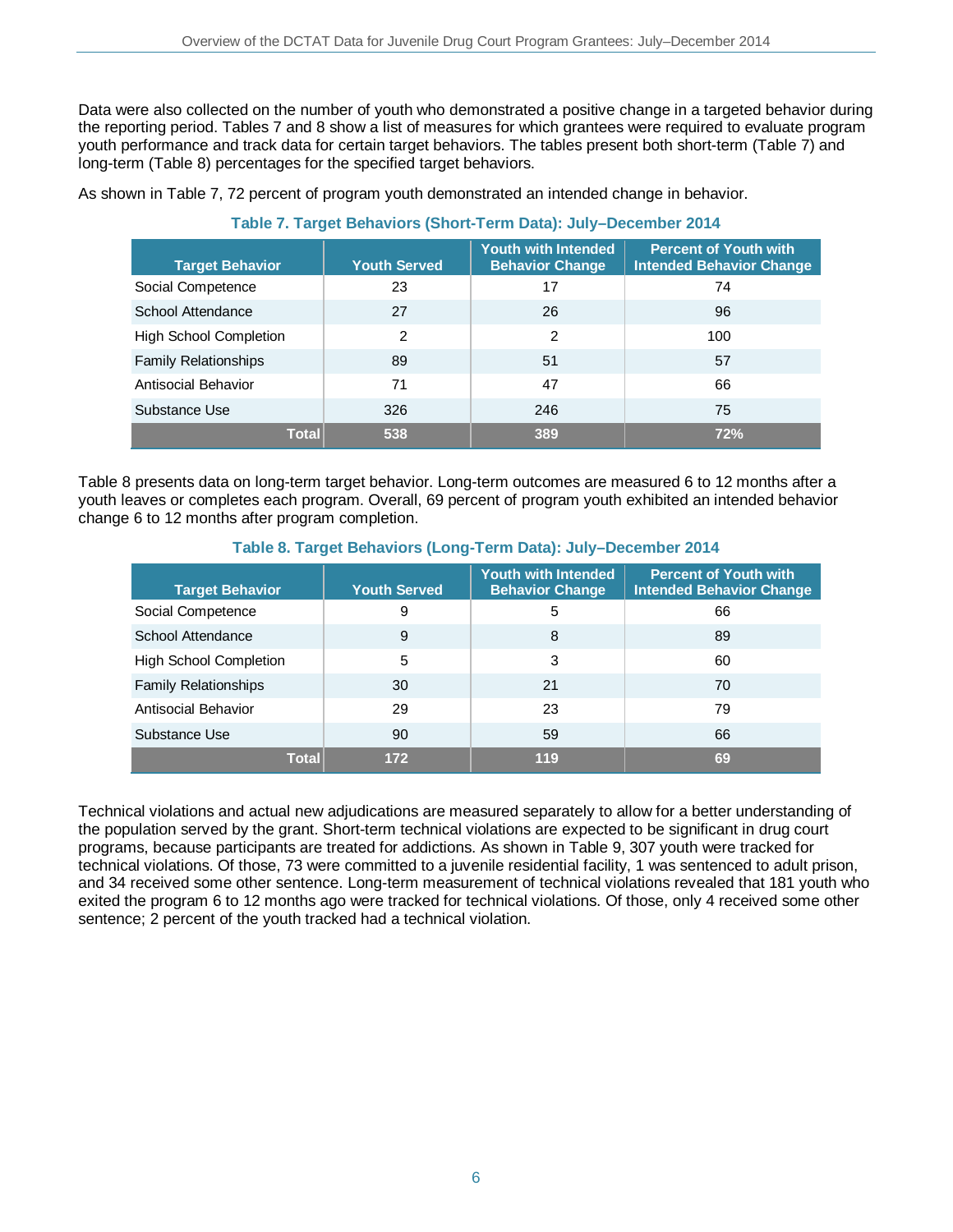| <b>Performance Measure</b>                                                                                    | <b>Youth</b> | <b>Percent</b> |
|---------------------------------------------------------------------------------------------------------------|--------------|----------------|
| Youth committed to a juvenile residential facility                                                            | 73           | 24             |
| Youth sentenced to adult prison                                                                               |              | $<$ 1          |
| Youth who received some other sentence                                                                        | 34           | 11             |
| Youth tracked for technical violations (short-term outcome)                                                   | 307          |                |
| <b>Total</b>                                                                                                  | 108/307      | 35             |
| Youth who exited the program 6–12 months ago and were committed to a<br>juvenile residential facility         | 0            | N/A            |
| Youth who exited the program 6–12 months ago and were sentenced to<br>adult prison                            | 0            | N/A            |
| Youth who exited the program 6–12 months ago and received some other<br>sentence                              | 4            | $\overline{2}$ |
| Youth who exited the program 6–12 months ago and were tracked for<br>technical violations (long-term outcome) | 181          |                |
| <b>Total</b>                                                                                                  | 4/181        | 2              |

#### **Table 9. Technical Violation Measures: July–December 2014**

The percentage of technical violations (35 percent) for July–December 2014 is significantly low compared with previous reporting periods (Figure 3).However, in the July–December 2014 reporting period, there was a 47 percent spike in active federal awards compared with previous quarters. Due to the increase, there are new grantees who may not have tracked this measure yet or their program is still relatively new so they are not able to obtain enough information for the measure for this period.

#### **Figure 3. Technical Violations (Short-Term): July 2012–December 2014**



As shown in Table 10, of the 362 program youth who were tracked for adjudications, 37 (10 percent) were committed to a juvenile residential facility as a result of a new adjudication. In addition, 17 were given some other sentence. Long-term recidivism measures showed that 258 youth had exited the program 6 to 12 months ago and were tracked for new adjudications. Of those, 18 (7 percent) were recommitted to a juvenile residential facility and 5 (2 percent) were given some other sentence.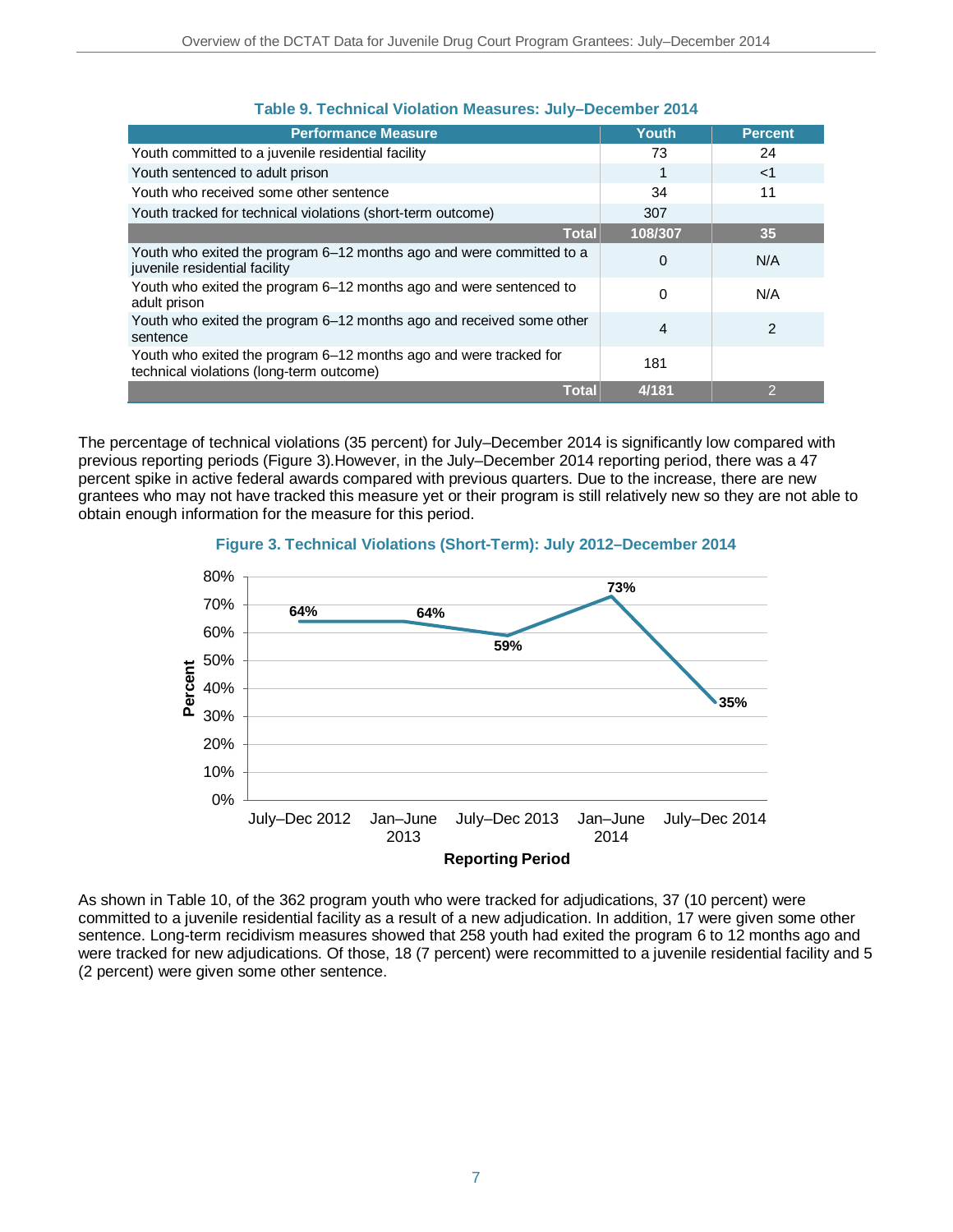| <b>Performance Measure</b>                                                                                 | <b>Youth</b> | <b>Percent</b> |
|------------------------------------------------------------------------------------------------------------|--------------|----------------|
| Youth committed to a juvenile residential facility                                                         | 19           | 5              |
| Youth sentenced to adult prison                                                                            |              | $<$ 1          |
| Youth given some other sentence                                                                            | 17           | 5              |
| Youth tracked for adjudications (short-term outcome)                                                       | 362          |                |
| <b>Total</b>                                                                                               | 37/362       | 10             |
| Youth who exited the program 6–12 months ago and were recommitted to<br>a juvenile residential facility    | 18           |                |
| Youth who exited the program 6-12 months ago and were sentenced to<br>adult prison                         | 0            | N/A            |
| Youth who exited the program 6–12 months ago and were given some<br>other sentence                         | 5            | 2              |
| Youth who exited the program 6–12 months ago and were tracked for new<br>adjudications (long-term outcome) | 258          |                |
| <b>Total</b>                                                                                               | 23/258       | g              |

### **Table 10. Recidivism Measures as a Result of New Adjudication: July–December 2014**

Overall, the recidivism rate remained low, with a slight peak in the long-term percentage during the January–June 2013 reporting period, because one grantee reported a higher number of youth tracked–115 youth (Figure 4).



#### **Figure 4. Recidivism Measures (Percent): July 2012–December 2014**

Table 11 compares the number of youth assessed as needing these and other services with the number enrolled in or obtaining such services. Substance-use services take the lead with 211 enrollments, followed by mental-health services with 136 enrollments. Because the Juvenile Drug Court Program requires youth to be younger than age 18 to obtain the services, housing services received the least number of referrals (15 youth), as most youth live at home with their parents/guardians.